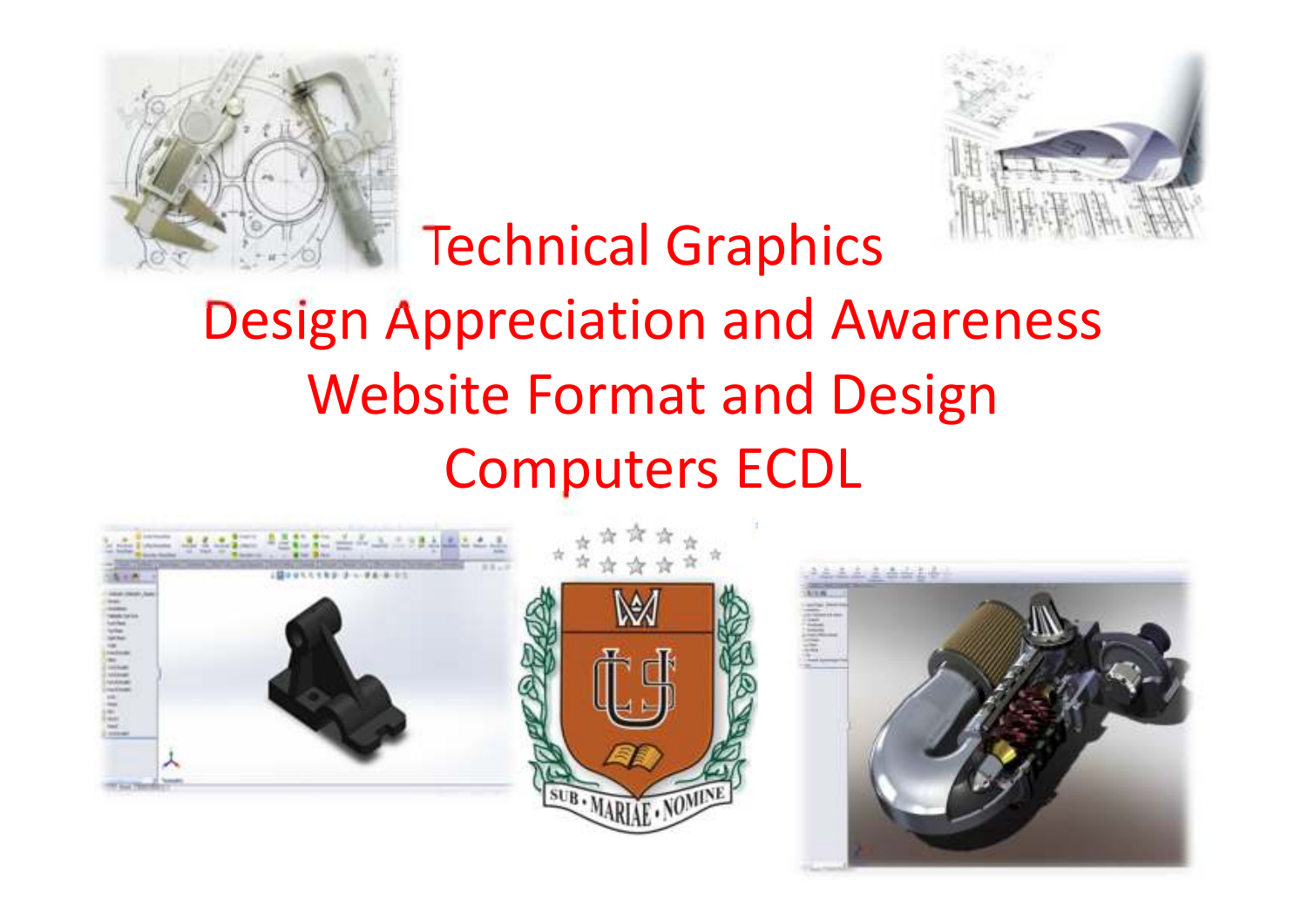

# Technical Graphics



This course is intended as an introduction to the subject Design, Communication andGraphics (D.C.G.) at Leaving Certificate level. It involves students in the development ofthe range of skills associated with the management of spatial problems and the graphical communication.



The course is designed to strengthen academic achievement, allow studentsexperience the content of the subject, so as to improve the subject selection process in 5<sup>th</sup> year.

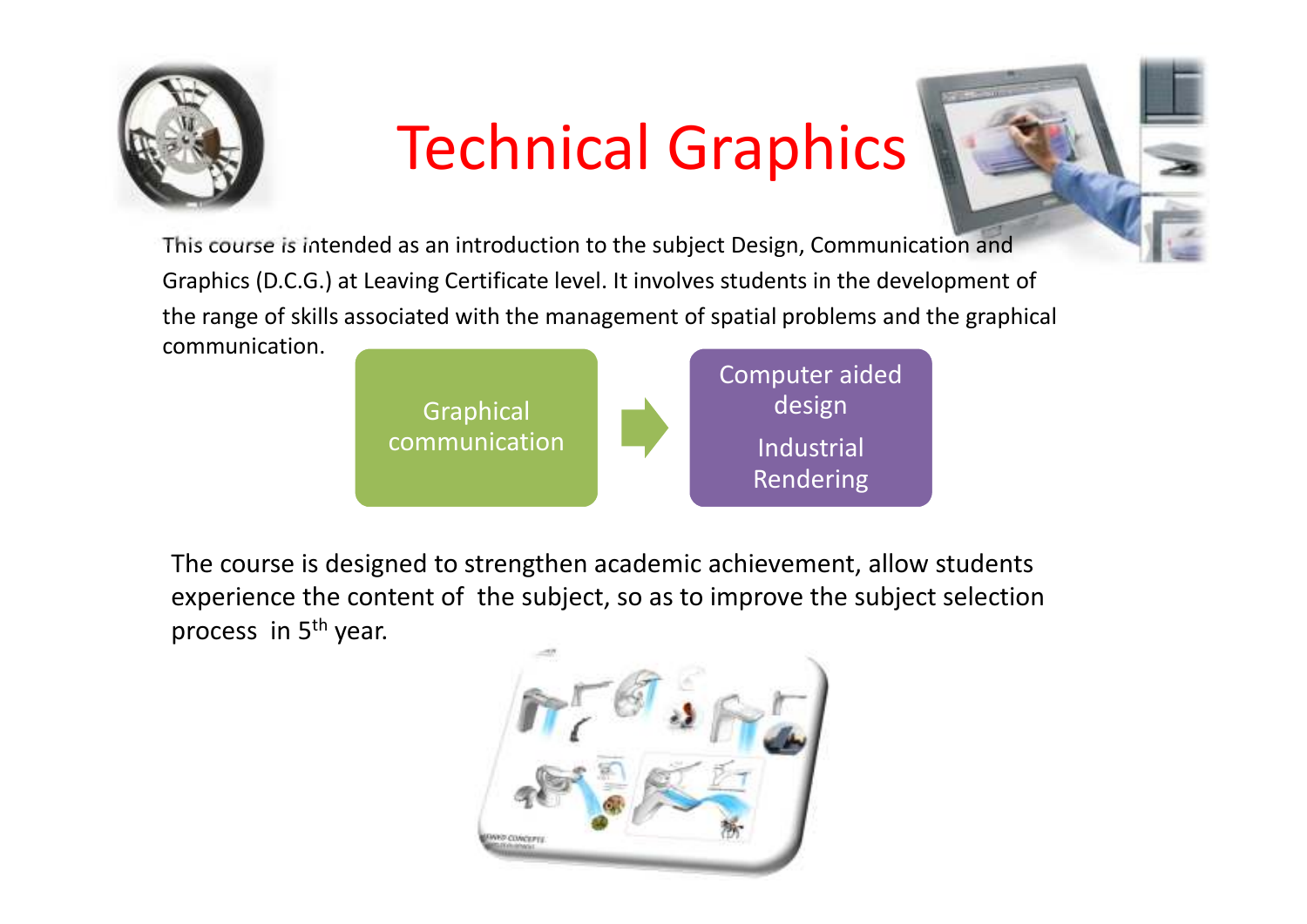### **Objectives**

Graphical communication

- • Students will be introduced to basic drawing skills
- • Students will develop their spatial reasoning skills and there ability to view objects form different angles.





- • They will become familiar and competent with auxiliary projection , understanding the principals and concepts which govern each area.
- • They will also learn the fundamentals of problem-solving using Auxiliary projection systems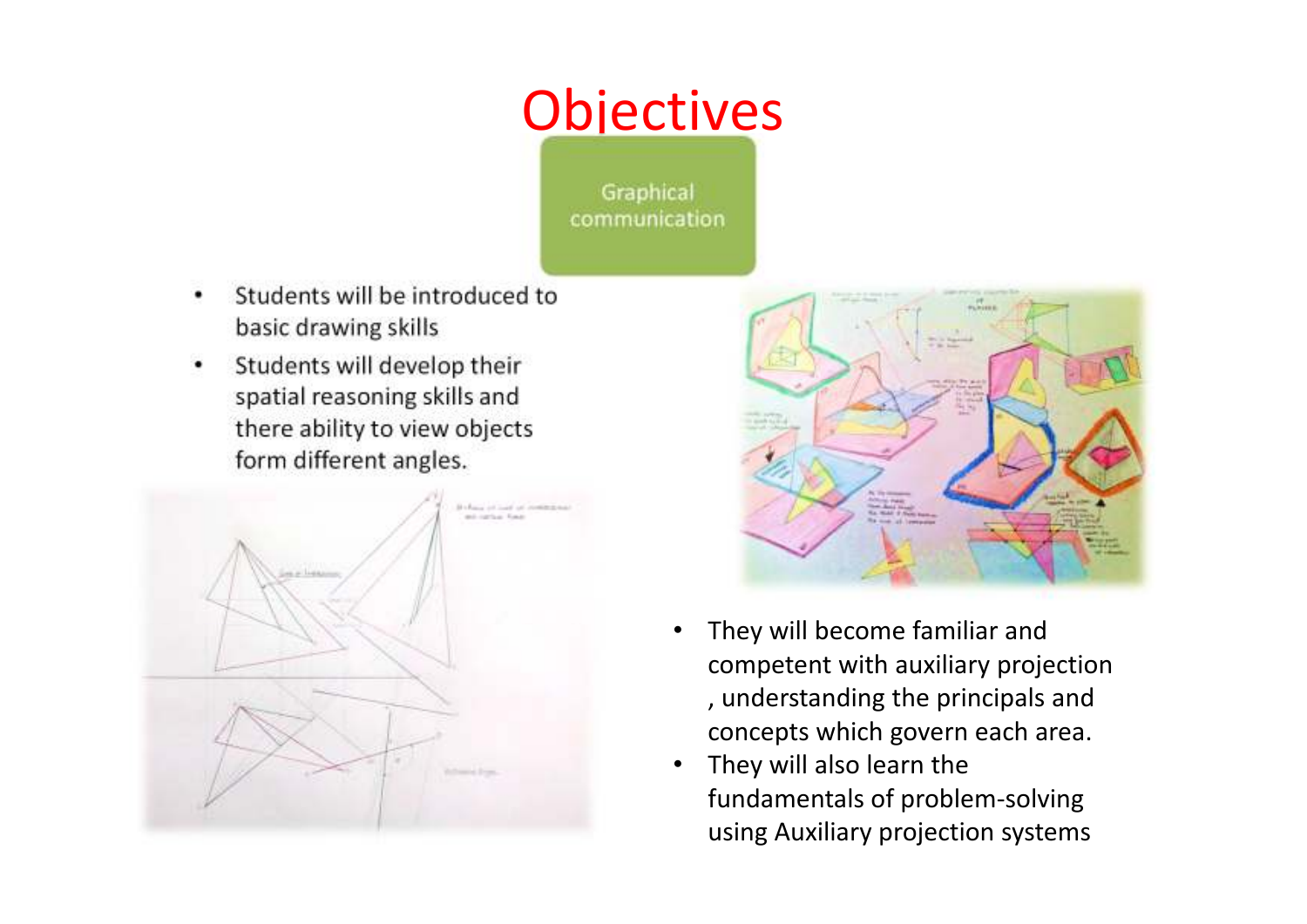

**Objectives** 

Computer aided design Industrial Rendering

- • introduction to solid works. This is a 3D drawing package used in the Leaving Certificate project in Design & Communication graphics.
- • This computer programme is also used by product designers and industrial engineers to create realistic models of their design Ideas.





- •Industrial Rendering
- They will learn to communicate •their ideas graphically in a precise clear and colourful way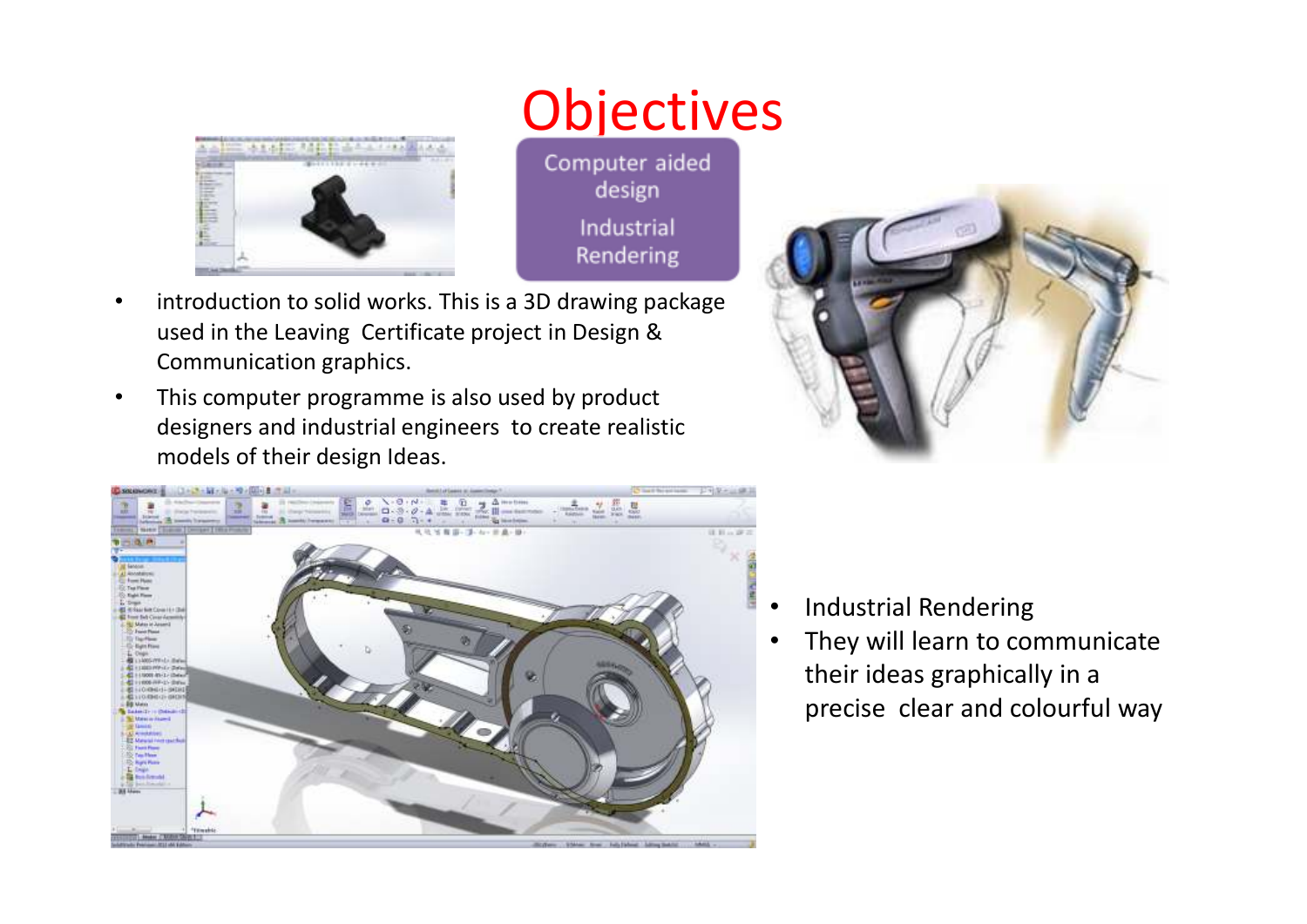## Assessment

- Pupils will be assessed with a small exam which will be based on spatial reasoning and require a graphical solution.
- The CAD element of the module will be continuous assessment and the industrial sketching will be graded on a pass or fail bases.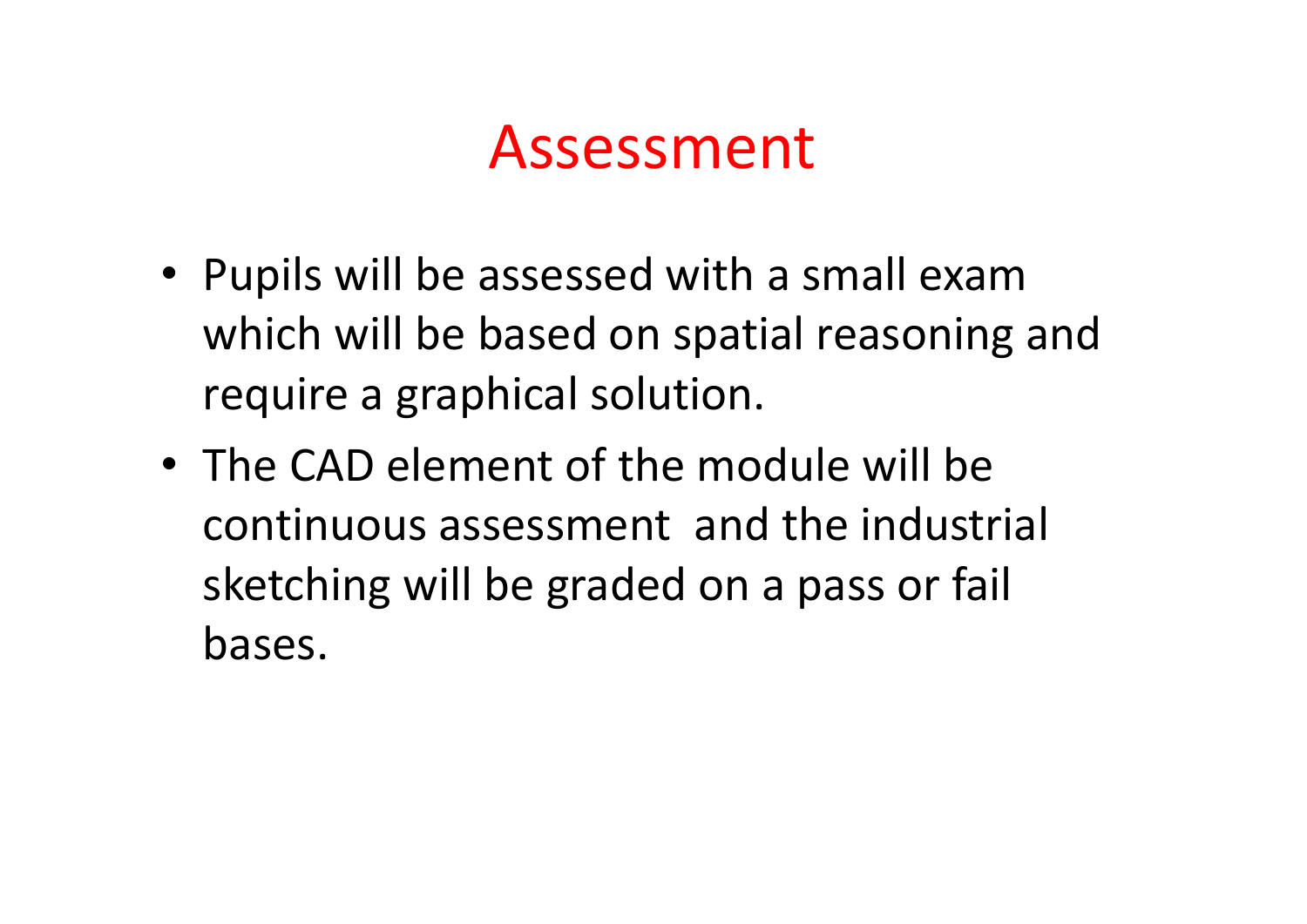# Design Appreciation and Awareness

#### **Aims**

The aim of this Course is to enhance student's awareness and appreciation of design. To provide students with opportunities to discuss, record and present their design opinions and observations while also expanding their ICT skills and developing key analytical and creative skills.



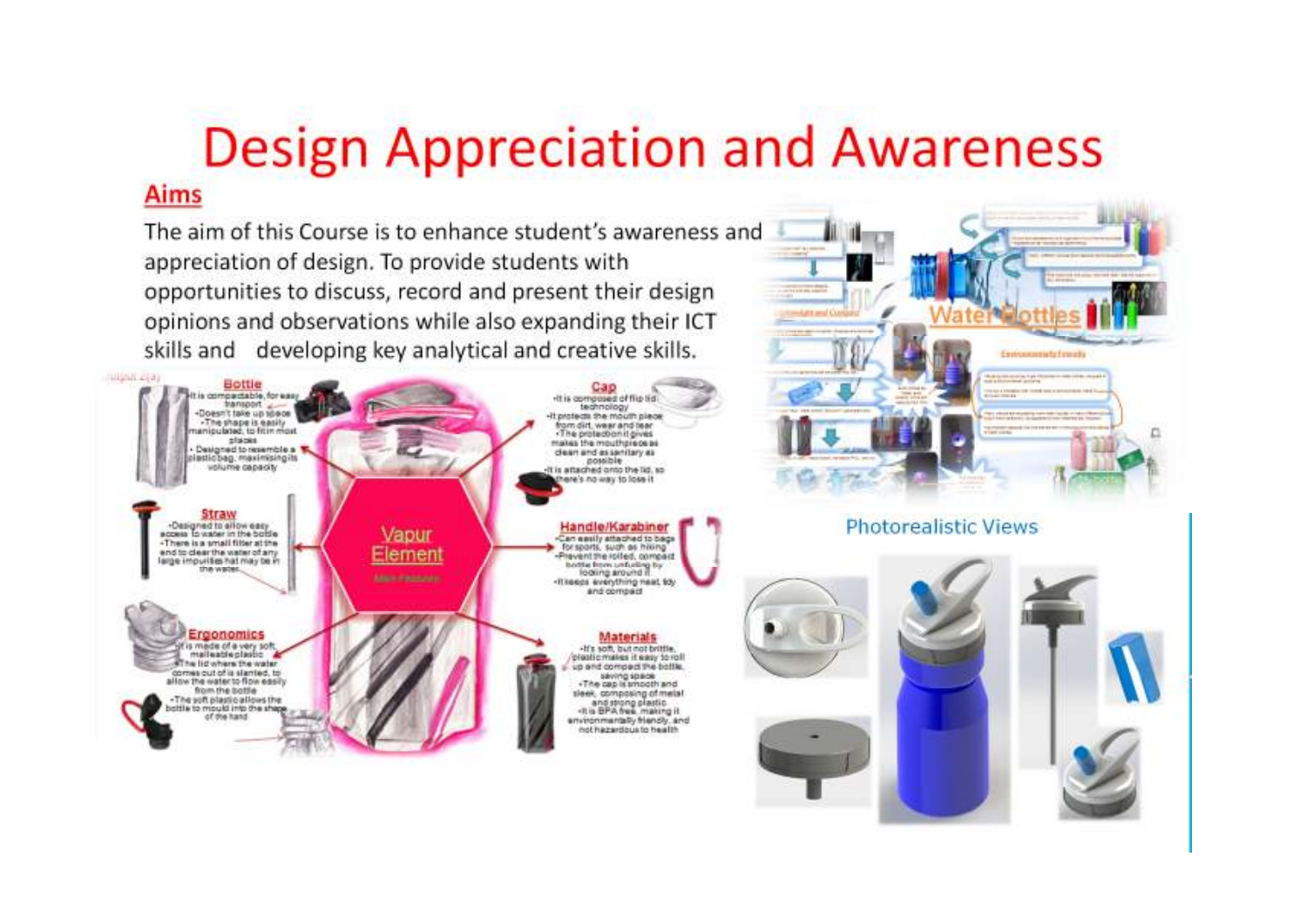# **Objectives**

•Pupils will develop their ICT skills through the use of Microsoft Power Point along with the Computer aided design Programme SolidWorks



•Pupils will become aware of the varied design aspects of a product and through this recognise that every product is designed with a specific purpose and user in mind.

•Pupils will have a greater understanding of the use of visual material as a source of inspiration for design ideas.



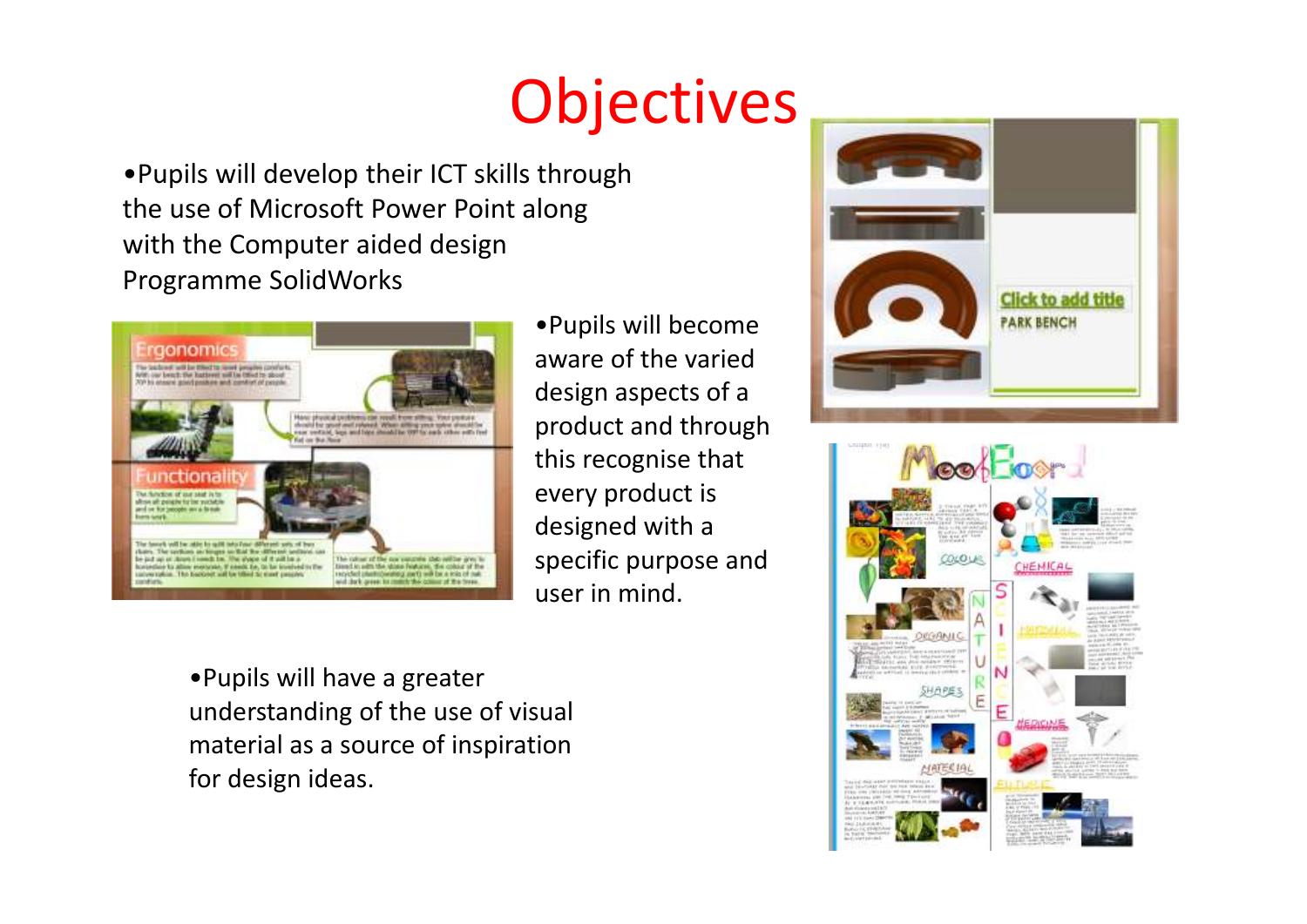## Assessment

Students will be awarded a pass merit or distinction based on their participation and course work throughout the module.

the rest of the marks are award to the students based on their final project which will be complete in groups of two .